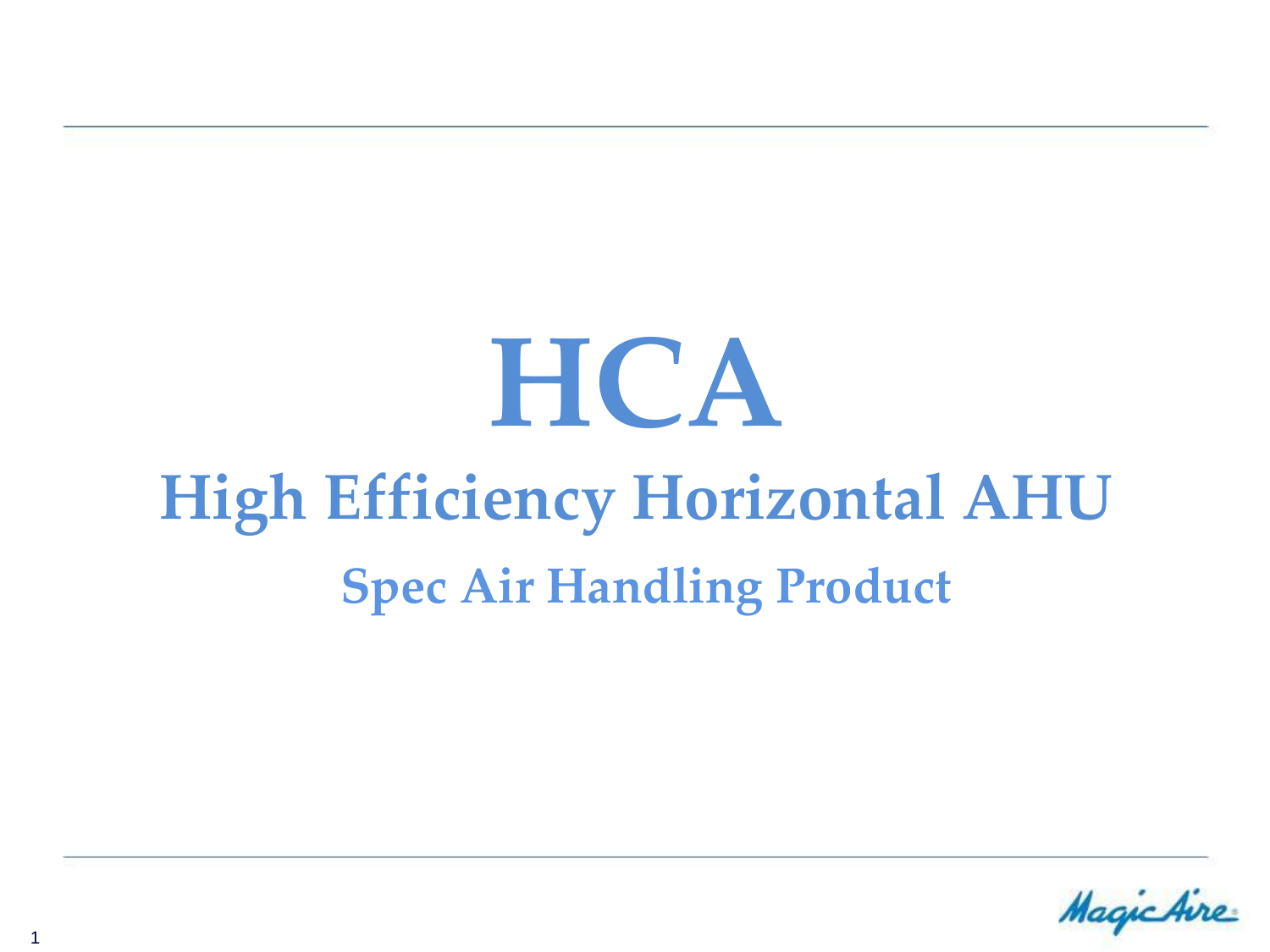#### **HCA Features**

- Size:
	- $\cdot$  400 2000 CFM
- Max allowable rows  $= 10$
- Cooling Coils:
	- 4 & 6 row CW
	- DX (R-22 and R-410A)
		- **Single and Dual circuit**
		- Std and High Capacity
- Heating Coils:
	- $\cdot$  1 6 row HW
	- Steam, Std and High Capacity
- Phenolic Coated or Stainless Steel Coil options
- Single phase unit voltage
- ECM-Premium Motor:
	- Standard and high static
- Filters:
	- 2" throw away (MERV 3)
	- 2" Pleated (MERV 8)
	- 4" (MERV 13)
	- Field change from 2" to 4"



- Controls:
	- Fully variable speed 0-10VDC fan signal
		- Use with BAS or smart t-stat
		- 4 fixed speeds adjustable
			- Use with BAS or std t-stat
	- Condensate overflow switch
	- Non-fused disconnect

Magichin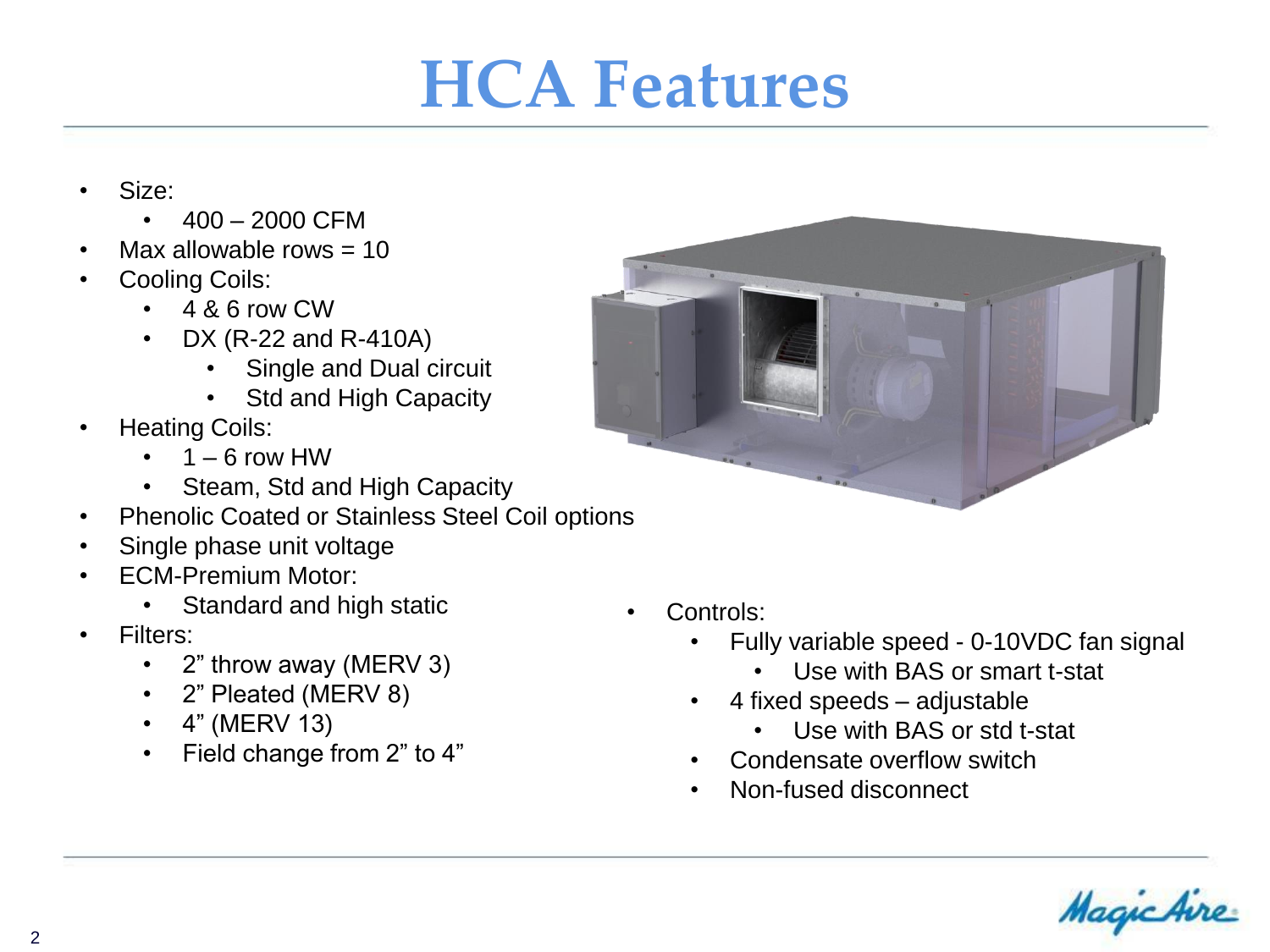#### **HCA Features, cont'd**

- Insulation:
	- $\frac{3}{4}$ " Foil Faced Closed Cell (FFCC)
	- 1" IAQ (Micromat) Fiberglass
	- Double Wall
		- Galvanized Steel
		- IAQ Coated liner panels
- Drain pan:
	- Stainless Steel
- Applications:
	- Belt drive replacement
	- Commercial and institutional
	- Healthcare and assisted living
	- High-end residential
	- Manufacturing
	- Competes directly vs. leading ECM AHU
	- Single-zone VAV or constant volume



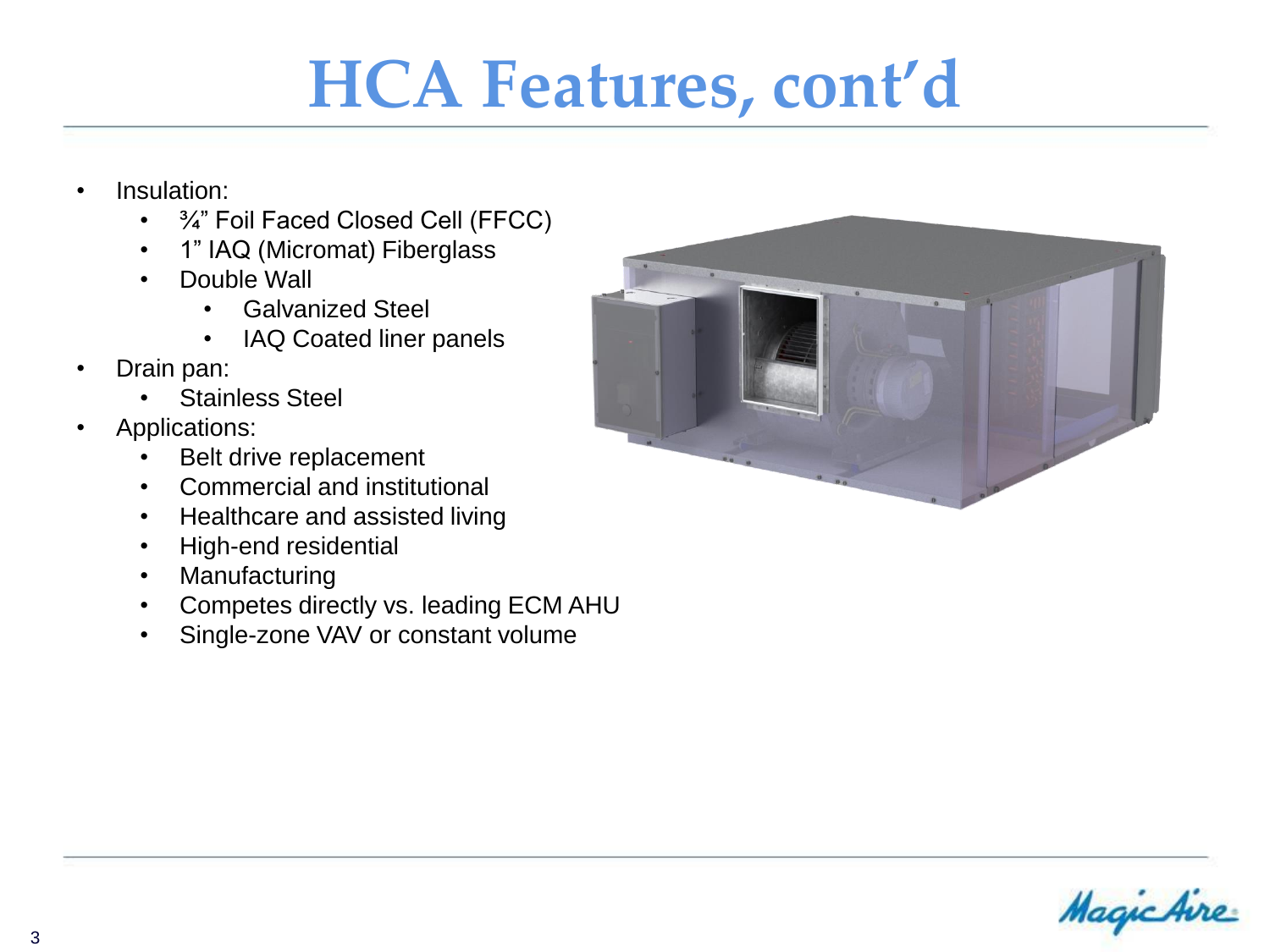### **HCA Control Options**



- On-board control
- Use with 1-speed to 4-speed thermostat
- 4 taps for max ESP range
- Ready for variable speed signal
- Use with smart thermostat with 0-10VDC fan speed output (or DDC controller)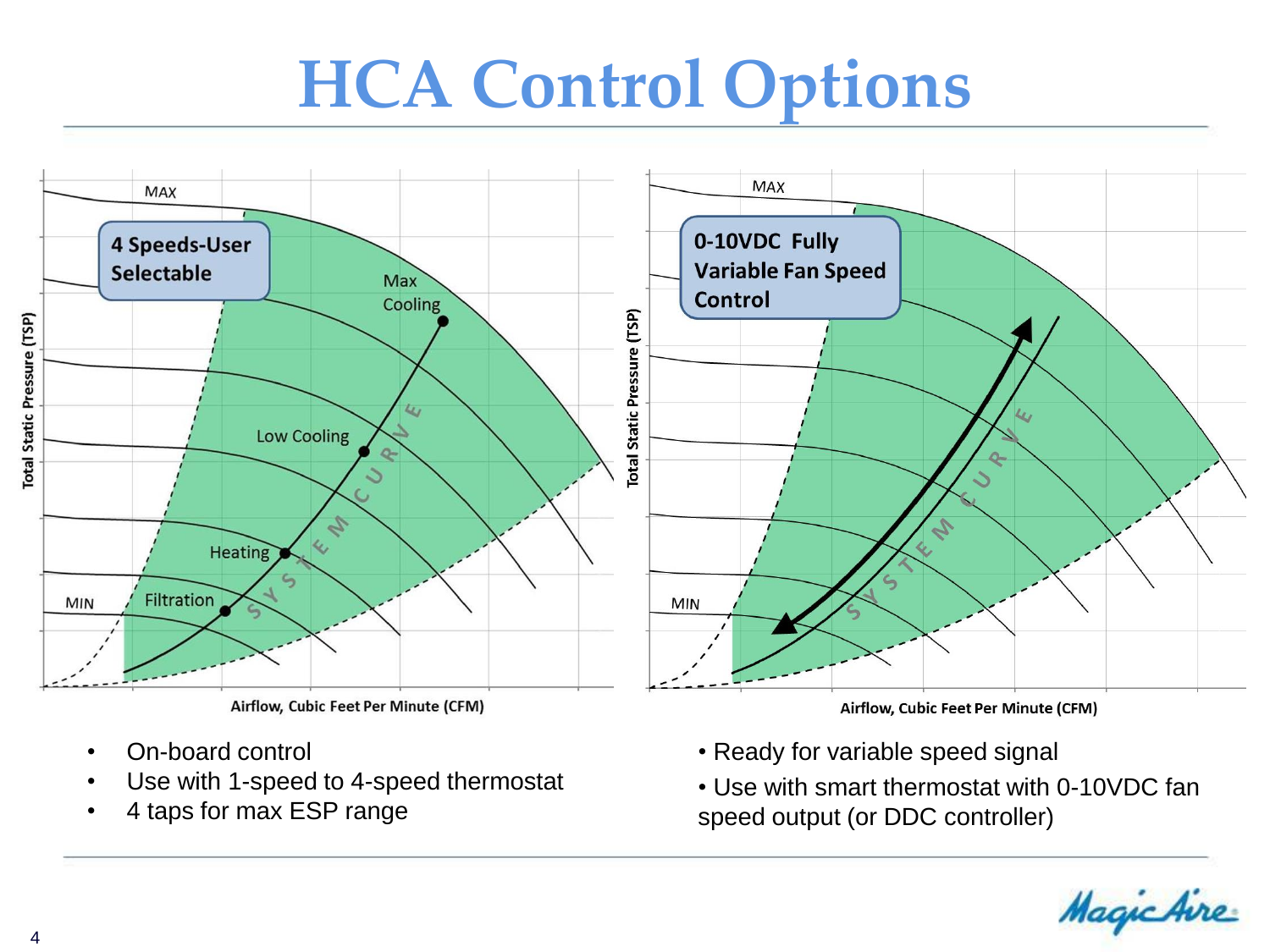## **HCA Competitive Comparison**

| <b>Feature</b>                  | <b>Magic</b><br><b>Aire HCA</b> | <b>Trane</b><br><b>BCHD</b> |
|---------------------------------|---------------------------------|-----------------------------|
| <b>Cabinet Size 40</b>          | Y                               | N                           |
| Size 30: 3000cfm at 0.5 ESP     | Y                               | N                           |
| <b>Powder Coated Exterior</b>   | Y                               | N                           |
| 1" IAQ Fiberglass Insulation    | Y                               | Y                           |
| Double Wall                     | Y                               | N                           |
| coated liners                   | Y                               | N                           |
| 3/4" Foil Faced Closed Cell     | Y                               | N                           |
| 2" MERV 3 Filter                | Y                               | N                           |
| 2" MERV 8 Filter                | Y                               | Y                           |
| 4" MERV 13 Filter               | Y                               | N                           |
| 2" - 4" Convertible Filter Rack | Y                               | N                           |
| *Coming Soon                    |                                 |                             |